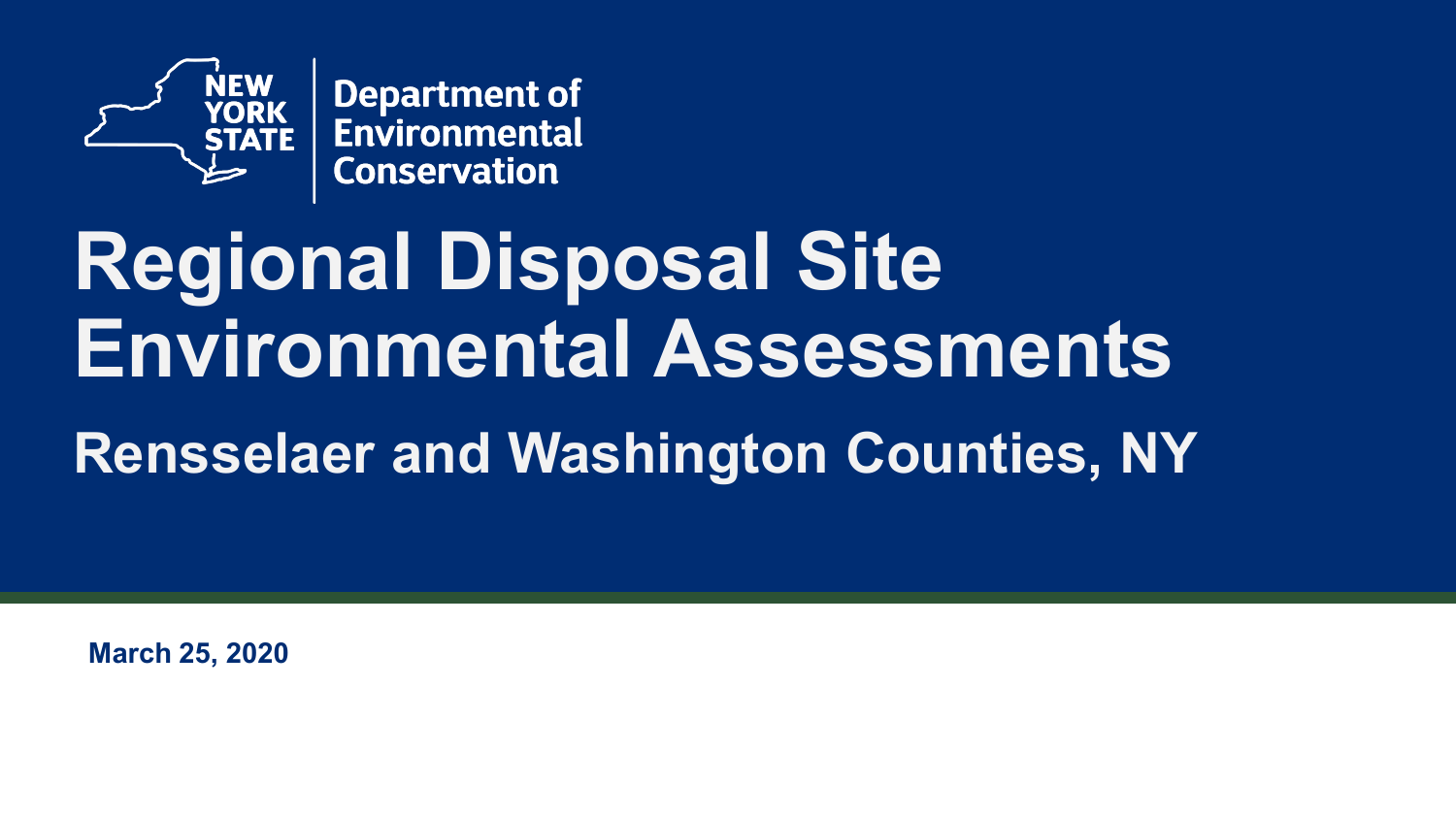# **Study Objectives**

• Evaluate the **presence of Per- and Polyfluoroalkyl Substances (PFAS)** at areas where **historic disposal activities** were reported to have occurred, pursuant to tips provided to the NYSDEC in 2016

• Determine if a site characterization is necessary to further investigate nature and extent of contamination

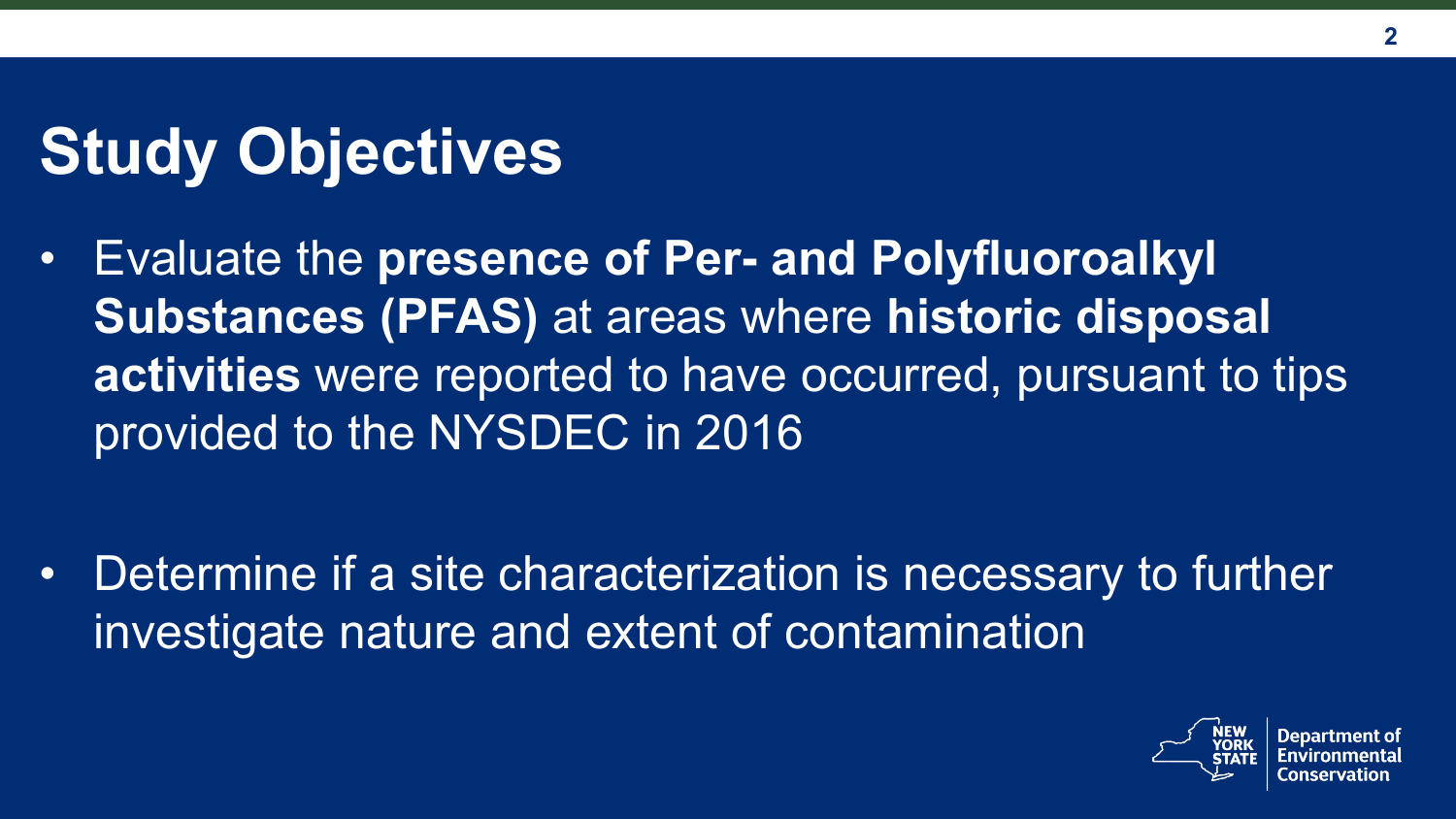# **Study Overview**



**Department of**<br>Environmental **Conservation**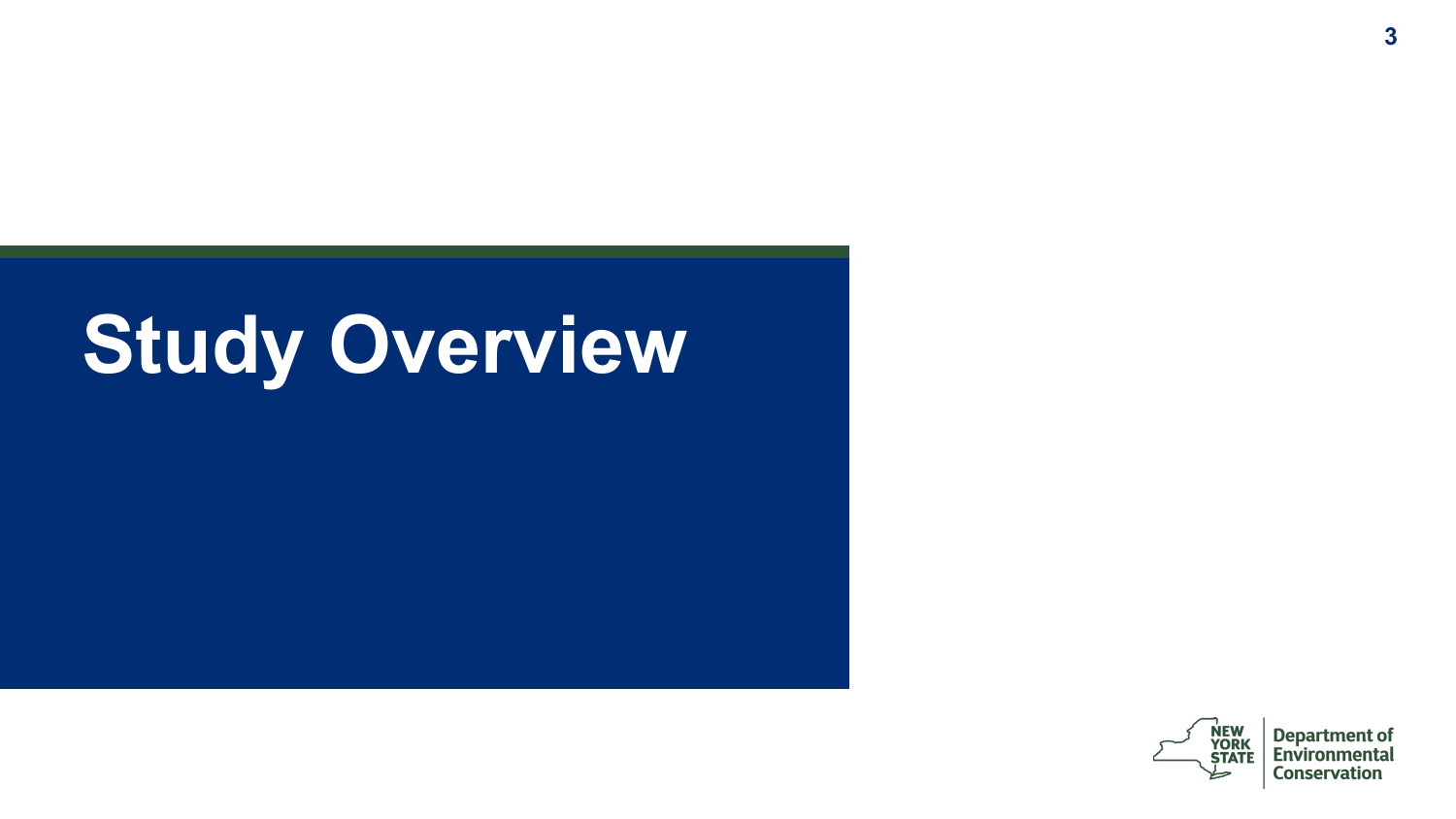### **Process**

2016 DEC Availability **Sessions** 

Tips provided to DEC regarding historic disposal activities

DEC Reviewed **Tips** 

Identified Sample **Locations** 

Based on the nature of provided Tips, DEC identified areas to be sampled in and around the Town of Hoosick, and in southern Washington County

Sent Initial Notification and Access **Letters** 

Step 1: Volunteer Access Agreements

Step 2: Hang-tags and DEC door-to-<br>door visits

Step 3: 10-day<br>notification to nonrespondent property owners

#### Collected Data

DEC discussed sampling locations with each residential property owner

Collected samples of various environmental media to evaluate the presence of PFAS



**Department of Environmental Conservation**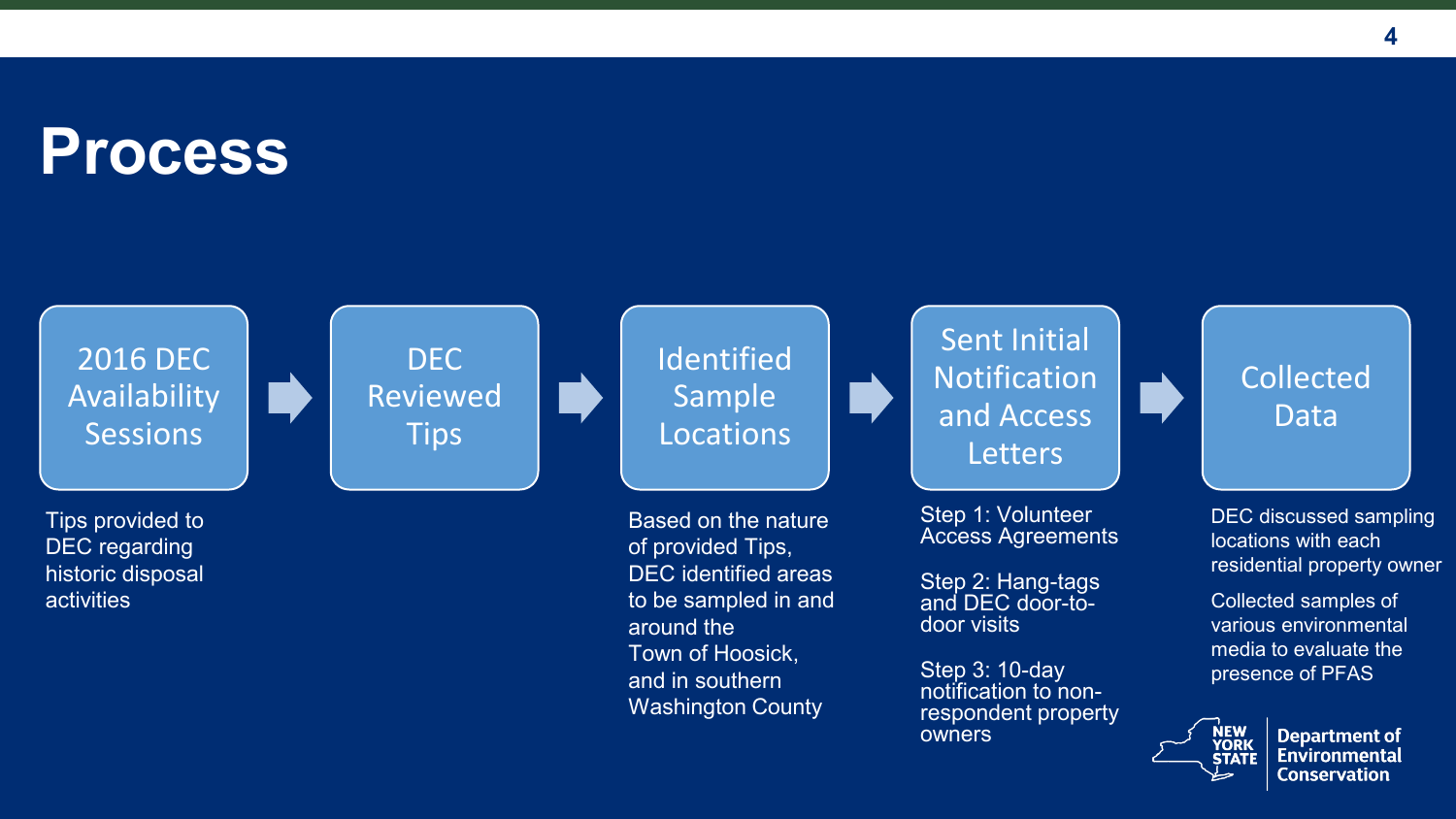## **Field Investigation**

- 40 properties were screened in and around the Town of Hoosick, and in southern Washington **County**
- Mix of residential and municipal owned land
- Mobilization: December 2018 through late February 2019; 2<sup>nd</sup> Phase completed in Fall 2019
- Environmental Media Sampled:
	- Soil (surface and subsurface)
	- Groundwater
	- **Surface Water**
	- Sediment
- Sampled media type was determined based on the contents of provided tips

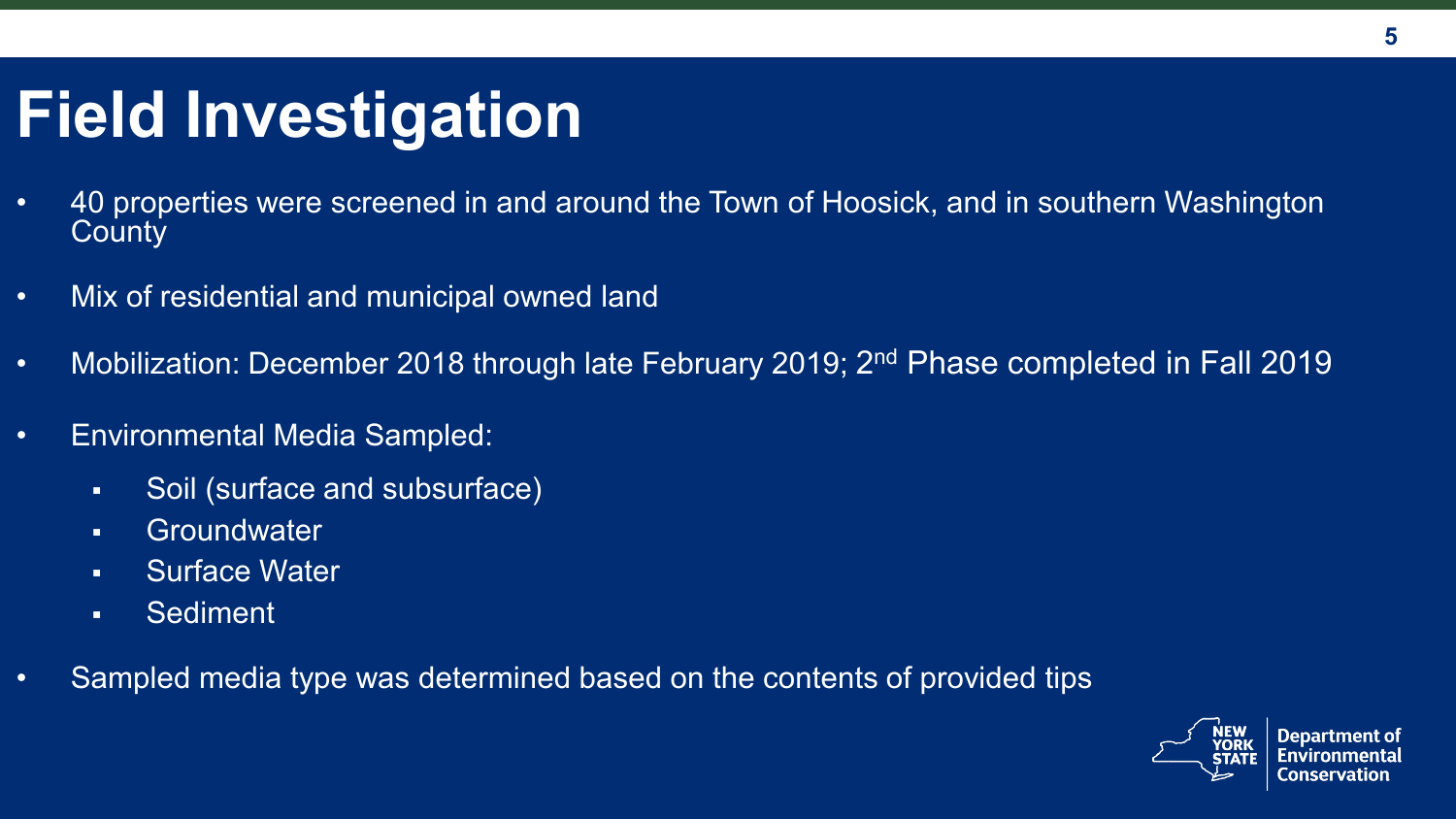# **Sample Results**

*Phase 1 Environmental Assessments*



**Department of** Environmenta Conservation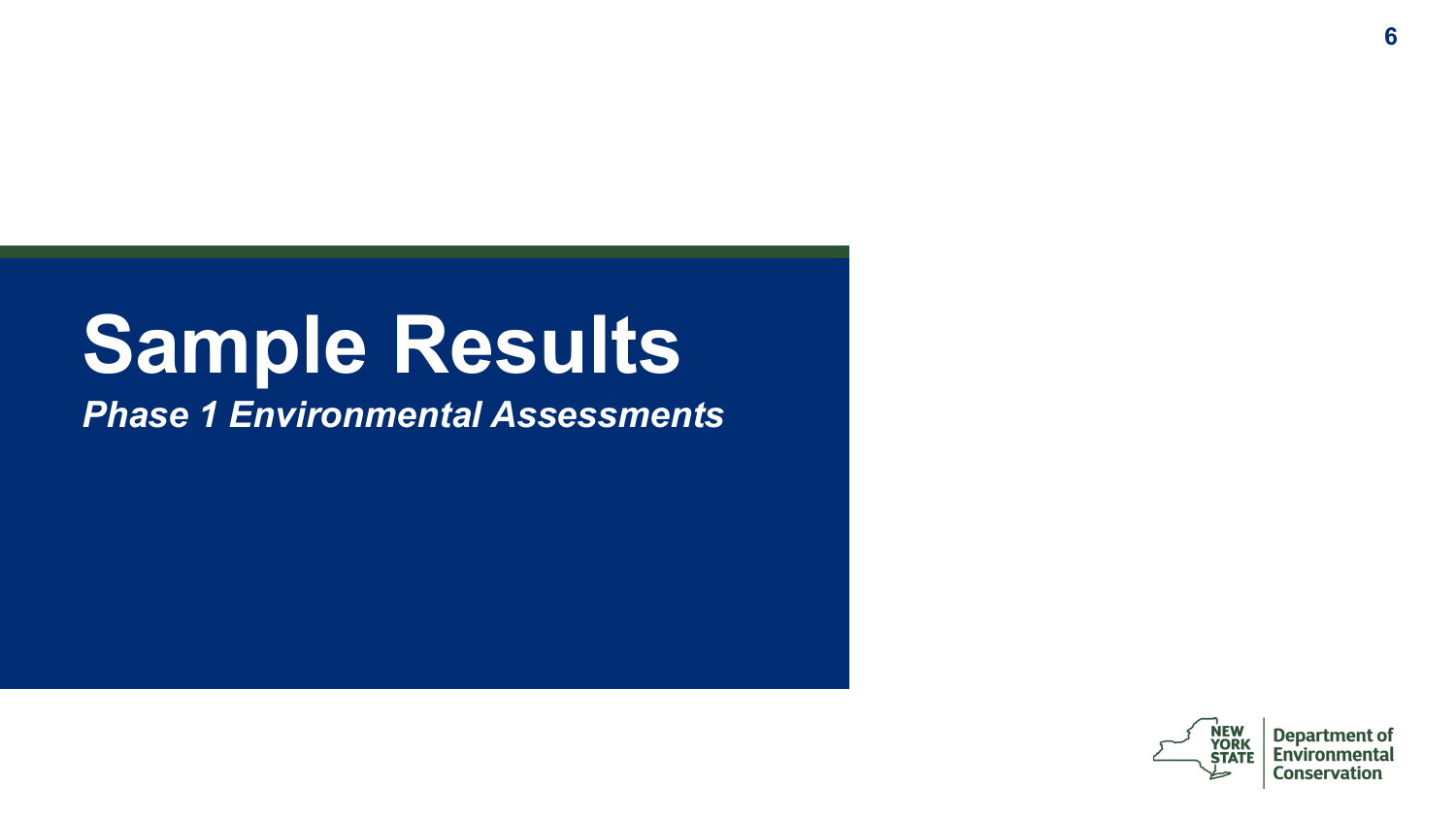## **Samples Collected**

| Matrix:        | Soil | Sediment | <b>Surface Water</b> | Groundwater |
|----------------|------|----------|----------------------|-------------|
| <b>Totals:</b> | 154  | 28       | 28                   | 54          |



**Department of**<br>Environmental **Conservation**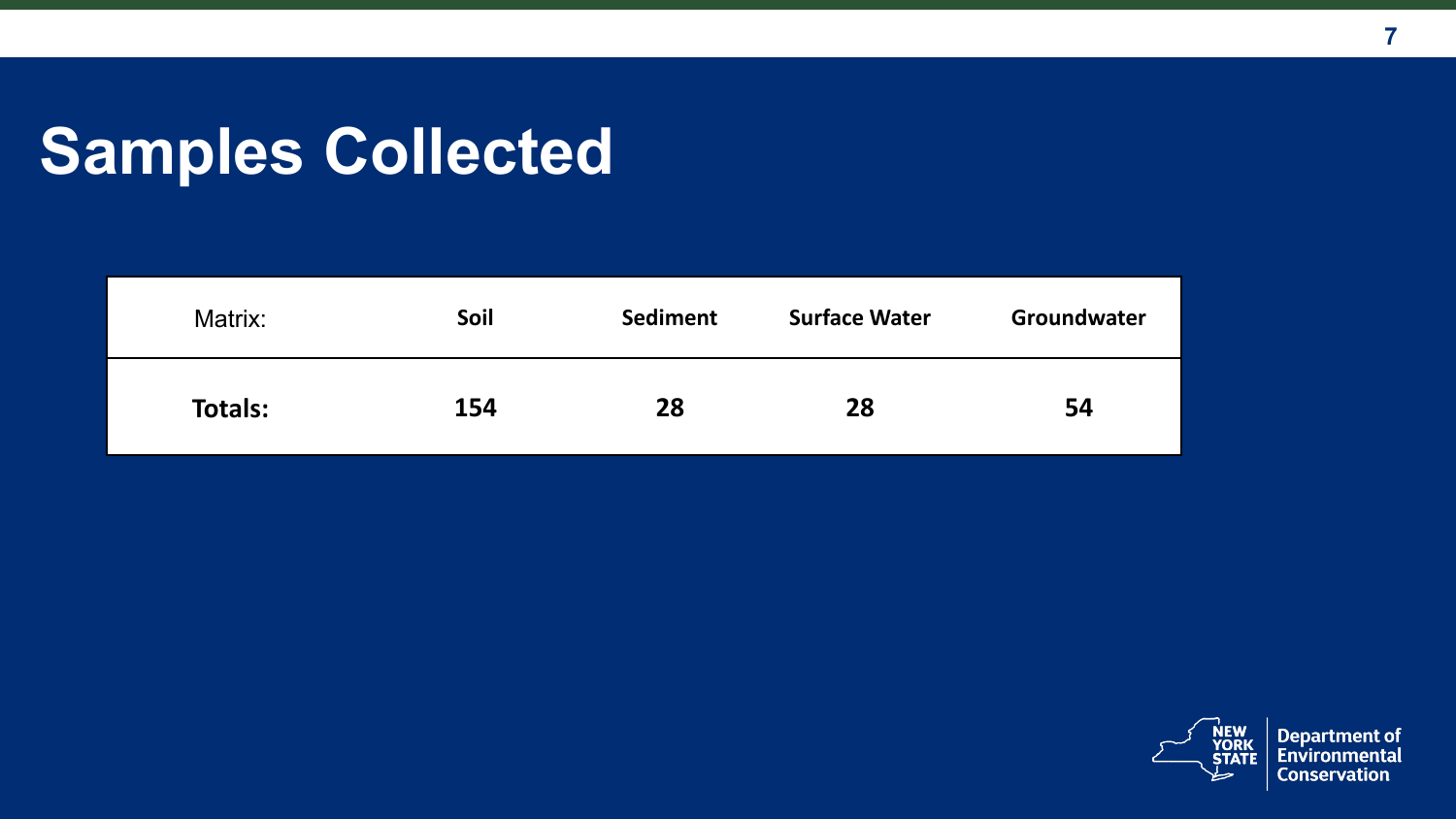### **Soil Sample Results – All depths (154 Samples)**

| <b>Frequency of Detection</b> | Average                        |                  |                                           |
|-------------------------------|--------------------------------|------------------|-------------------------------------------|
| Compound                      | Number of<br><b>Detections</b> | <b>Frequency</b> | <b>Detected</b><br>Concentration<br>(ppb) |
| <b>PFOS</b>                   | 52                             | 34%              | 2.1                                       |
| <b>PFOA</b>                   | 112                            | 73%              | 2.6                                       |
| N-MeFOSAA                     |                                |                  |                                           |
| N-EtFOSAA                     |                                |                  |                                           |
| <b>PFBS</b>                   | 3                              | 2%               | 0.2                                       |
| PFBA                          | 17                             | 11%              | 0.4                                       |
| <b>PFDS</b>                   |                                |                  |                                           |
| <b>PFDA</b>                   | 35                             | 23%              | 0.3                                       |
| PFDoA                         | 11                             | 7%               | 0.3                                       |
| <b>PFHPS</b>                  |                                |                  |                                           |
| <b>PFHpA</b>                  | 32                             | 21%              | 0.4                                       |
| PFHxS                         | 10                             | 6%               | 0.2                                       |
| PFHxA                         | 15                             | 10%              | 0.3                                       |
| <b>PFNA</b>                   | 30                             | 19%              | 0.3                                       |
| <b>FOSA</b>                   |                                |                  |                                           |
| PFPeA                         | 6                              | 4%               | 0.4                                       |
| PFTA                          | 5                              | 3%               | 0.2                                       |
| PFTriA                        | 12                             | 8%               | 0.2                                       |
| <b>PFUnA</b>                  | 33                             | 21%              | 0.8                                       |
| 8:2 FTS                       |                                |                  |                                           |
| 6:2 FTS                       |                                |                  |                                           |

#### **PFAS Results in Soil Samples Average (Detected) vs. Maximum Detections**

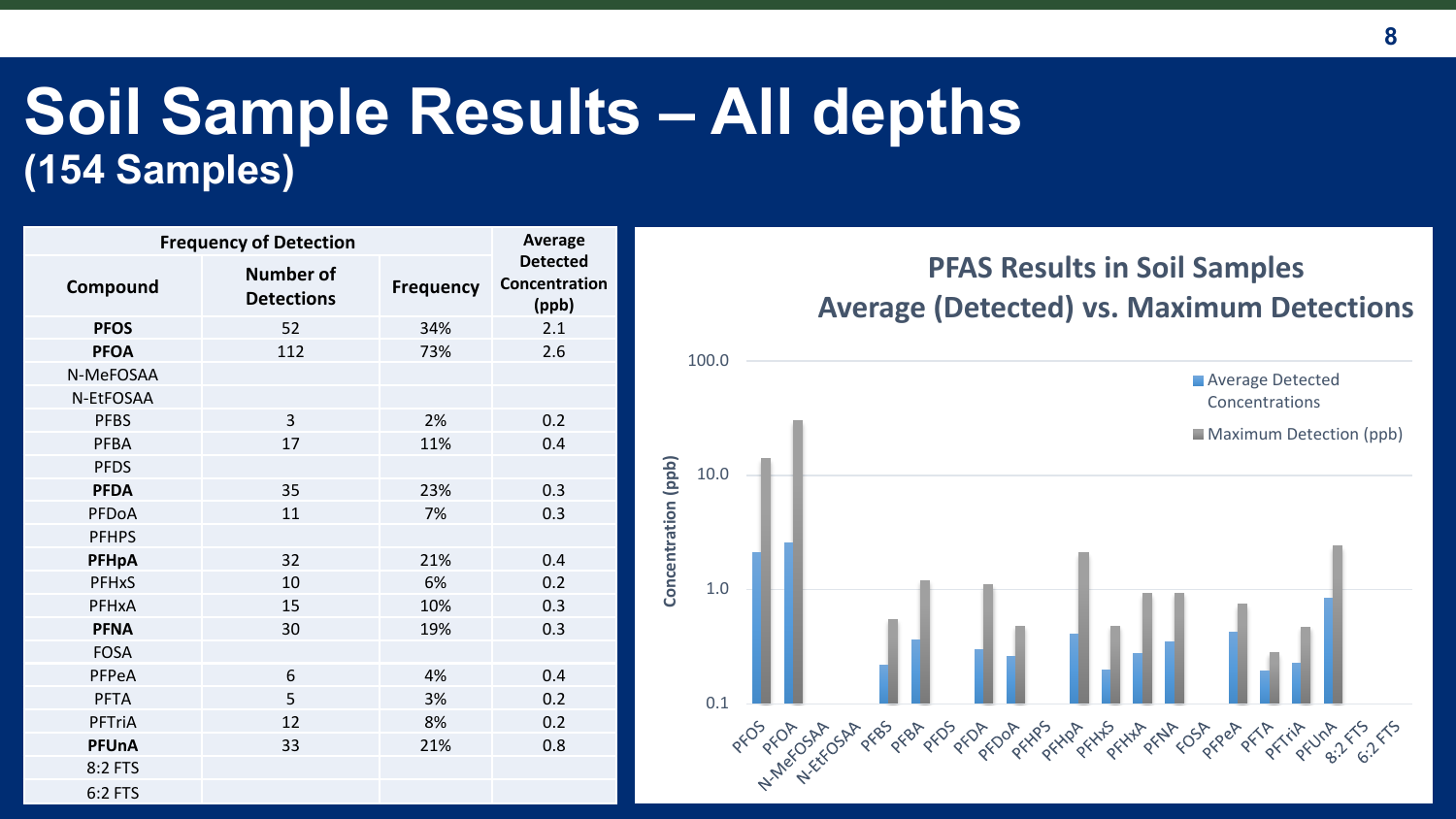# **Groundwater**

#### **(54 Samples)**

| <b>Frequency of Detection</b> |                                       | <b>Average Detected</b> | <b>PFAS Results in Groundwater Samples</b> |                                                                                                                 |                        |
|-------------------------------|---------------------------------------|-------------------------|--------------------------------------------|-----------------------------------------------------------------------------------------------------------------|------------------------|
| Compound                      | <b>Number of</b><br><b>Detections</b> | Frequency               | Concentration<br>(ppt)                     | <b>Average (Detected) vs. Max Detections</b><br><b>Average</b><br>1000                                          | Detected               |
| <b>PFOS</b>                   | 46                                    | 85%                     | 9.7                                        |                                                                                                                 | Concentration          |
| <b>PFOA</b>                   | 51                                    | 94%                     | 297.5                                      |                                                                                                                 | Maximum                |
| N-MeFOSAA                     |                                       |                         |                                            |                                                                                                                 | Detection              |
| N-EtFOSAA                     |                                       |                         |                                            |                                                                                                                 |                        |
| <b>PFBS</b>                   | 42                                    | 78%                     | 2.0                                        | (ppt)                                                                                                           | <b>Screening Level</b> |
| <b>PFBA</b>                   | 44                                    | 81%                     | 13.6                                       | 100                                                                                                             |                        |
| <b>PFDS</b>                   |                                       |                         |                                            |                                                                                                                 |                        |
| PFDA                          | $\overline{7}$                        | 13%                     | 6.8                                        |                                                                                                                 |                        |
| PFDoA                         | $\mathbf{1}$                          | 2%                      | 2.1                                        | Concentration                                                                                                   |                        |
| <b>PFHPS</b>                  | 5                                     | 9%                      | 1.5                                        |                                                                                                                 |                        |
| PFHpA                         | 46                                    | 85%                     | 13.3                                       | 10                                                                                                              |                        |
| PFHxS                         | 26                                    | 48%                     | 2.6                                        |                                                                                                                 |                        |
| PFHxA                         | 48                                    | 89%                     | 18.9                                       |                                                                                                                 |                        |
| <b>PFNA</b>                   | 33                                    | 61%                     | 4.0                                        |                                                                                                                 |                        |
| <b>FOSA</b>                   |                                       |                         |                                            |                                                                                                                 |                        |
| PFPeA                         | 30                                    | 56%                     | 29.9                                       |                                                                                                                 |                        |
| PFTA                          | $\mathbf{1}$                          | 2%                      | $\leq 1$                                   | $\mathbf{1}$                                                                                                    |                        |
| PFTriA                        |                                       |                         |                                            |                                                                                                                 |                        |
| PFUnA                         | $\mathbf{1}$                          | 2%                      | $\leq 1$                                   | Ard According the degrade of the degrade stranger of the detail degrade of the transforme of the degrade of the |                        |
| 8:2 FTS                       |                                       |                         |                                            |                                                                                                                 |                        |
| 6:2 FTS                       |                                       |                         |                                            |                                                                                                                 |                        |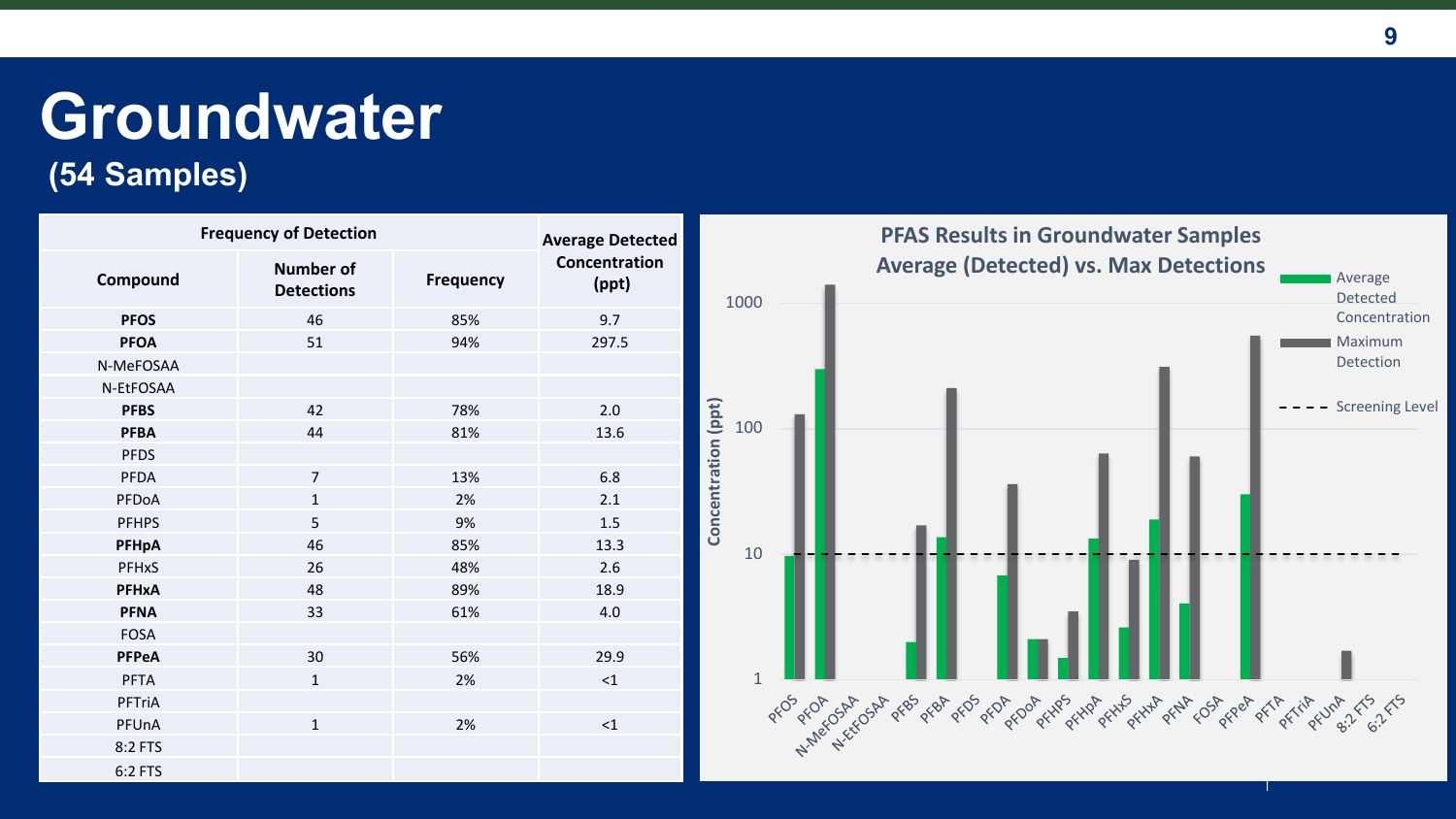### **Surface Water**

#### **(28 Samples; Colocated with Sediment Samples)**

| <b>Frequency of Detection</b> | Average                        |                  |                                           |
|-------------------------------|--------------------------------|------------------|-------------------------------------------|
| Compound                      | Number of<br><b>Detections</b> | <b>Frequency</b> | <b>Detected</b><br>Concentration<br>(ppt) |
| <b>PFOS</b>                   | 25                             | 89%              | 7.8                                       |
| <b>PFOA</b>                   | 27                             | 96%              | 175.1                                     |
| N-MeFOSAA                     |                                |                  |                                           |
| N-EtFOSAA                     |                                |                  |                                           |
| <b>PFBS</b>                   | 20                             | 71%              | 2.7                                       |
| <b>PFBA</b>                   | 10                             | 36%              | 24.8                                      |
| <b>PFDS</b>                   |                                |                  |                                           |
| <b>PFDA</b>                   | $\mathbf{1}$                   | 4%               | $\leq 1$                                  |
| PFDoA                         |                                |                  |                                           |
| <b>PFHPS</b>                  | $\overline{2}$                 | 7%               | 2.9                                       |
| <b>PFHpA</b>                  | 24                             | 86%              | 24.5                                      |
| <b>PFH<sub>x</sub>S</b>       | 10                             | 36%              | 4.3                                       |
| PFHxA                         | 13                             | 46%              | 48.2                                      |
| <b>PFNA</b>                   | 10                             | 36%              | 1.5                                       |
| <b>FOSA</b>                   | $\mathbf{1}$                   | 4%               | <1                                        |
| PFPeA                         | 8                              | 29%              | 66.9                                      |
| <b>PFTA</b>                   | $\mathbf{1}$                   | 4%               | <1                                        |
| PFTriA                        |                                |                  |                                           |
| PFUnA                         |                                |                  |                                           |
| 8:2 FTS                       |                                |                  |                                           |
| 6:2 FTS                       | $\mathbf{1}$                   | 4%               | $<$ 1                                     |

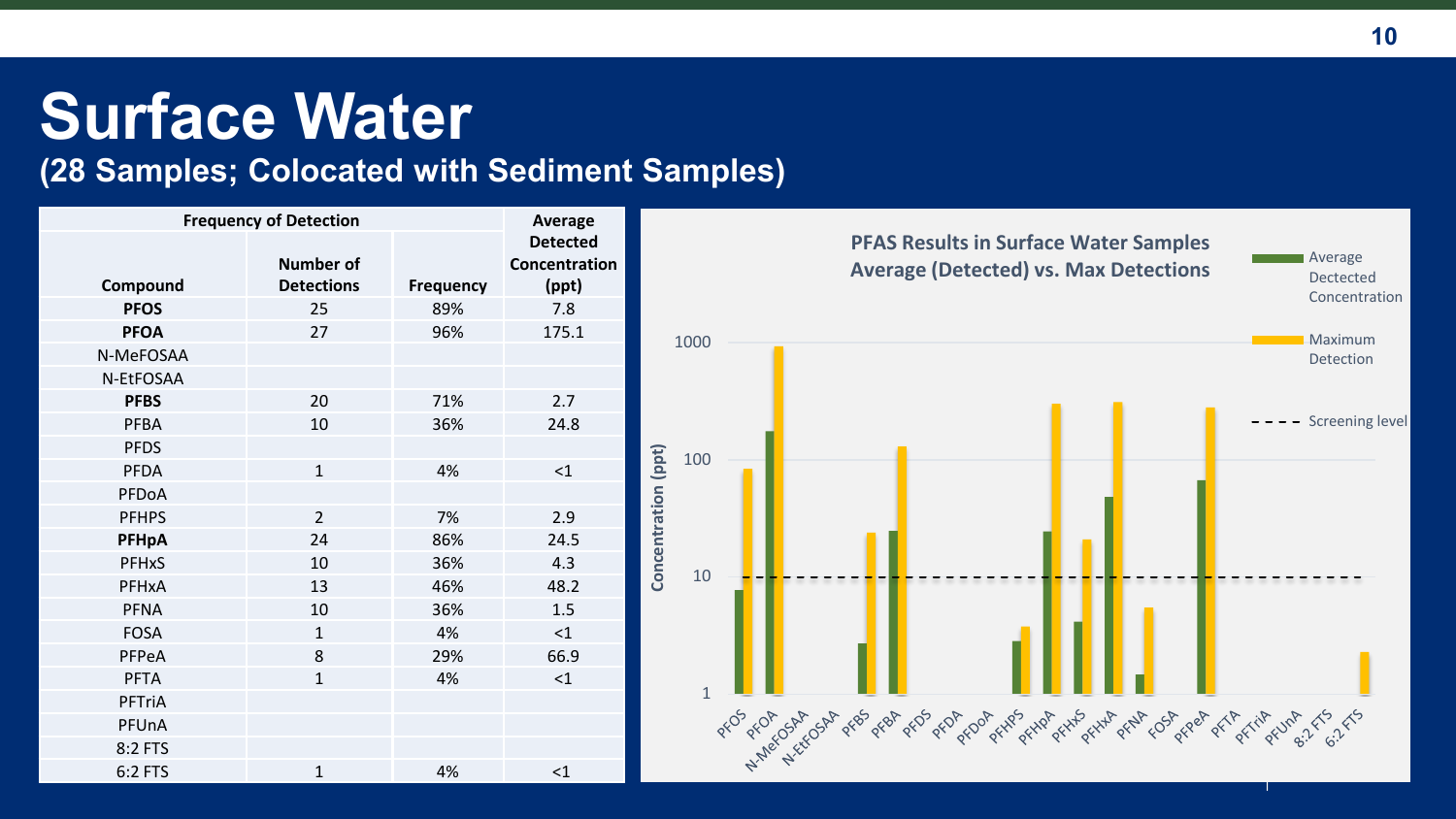### **Sediment (28 Samples)**

| <b>Frequency of Detection</b> | <b>Average Detected</b>               |           |                        |
|-------------------------------|---------------------------------------|-----------|------------------------|
| Compound                      | <b>Number of</b><br><b>Detections</b> | Frequency | Concentration<br>(ppb) |
| <b>PFOS</b>                   | 8                                     | 29%       | 5.5                    |
| <b>PFOA</b>                   | 21                                    | 75%       | 9.0                    |
| N-MeFOSAA                     |                                       |           |                        |
| N-EtFOSAA                     |                                       |           |                        |
| <b>PFBS</b>                   | $\mathbf{1}$                          | 4%        | 0.1                    |
| PFBA                          | $\overline{2}$                        | 7%        | <1                     |
| <b>PFDS</b>                   |                                       |           |                        |
| PFDA                          | $\overline{4}$                        | 14%       | 0.3                    |
| PFDoA                         | $\overline{2}$                        | 7%        |                        |
| <b>PFHPS</b>                  |                                       |           |                        |
| PFHpA                         | 9                                     | 32%       | 0.8                    |
| PFHxS                         | $\overline{4}$                        | 14%       | 0.2                    |
| PFHxA                         | 7                                     | 25%       | 0.8                    |
| <b>PFNA</b>                   | 9                                     | 32%       | 0.4                    |
| <b>FOSA</b>                   |                                       |           |                        |
| PFPeA                         | $\overline{4}$                        | 14%       | 1.8                    |
| <b>PFTA</b>                   | $\mathbf{1}$                          | 4%        | 0.3                    |
| PFTriA                        | $\overline{2}$                        | 7%        | 0.4                    |
| PFUnA                         | 6                                     | 21%       | 0.3                    |
| 8:2 FTS                       |                                       |           |                        |
| 6:2 FTS                       |                                       |           |                        |





**Conservation** 

Ъ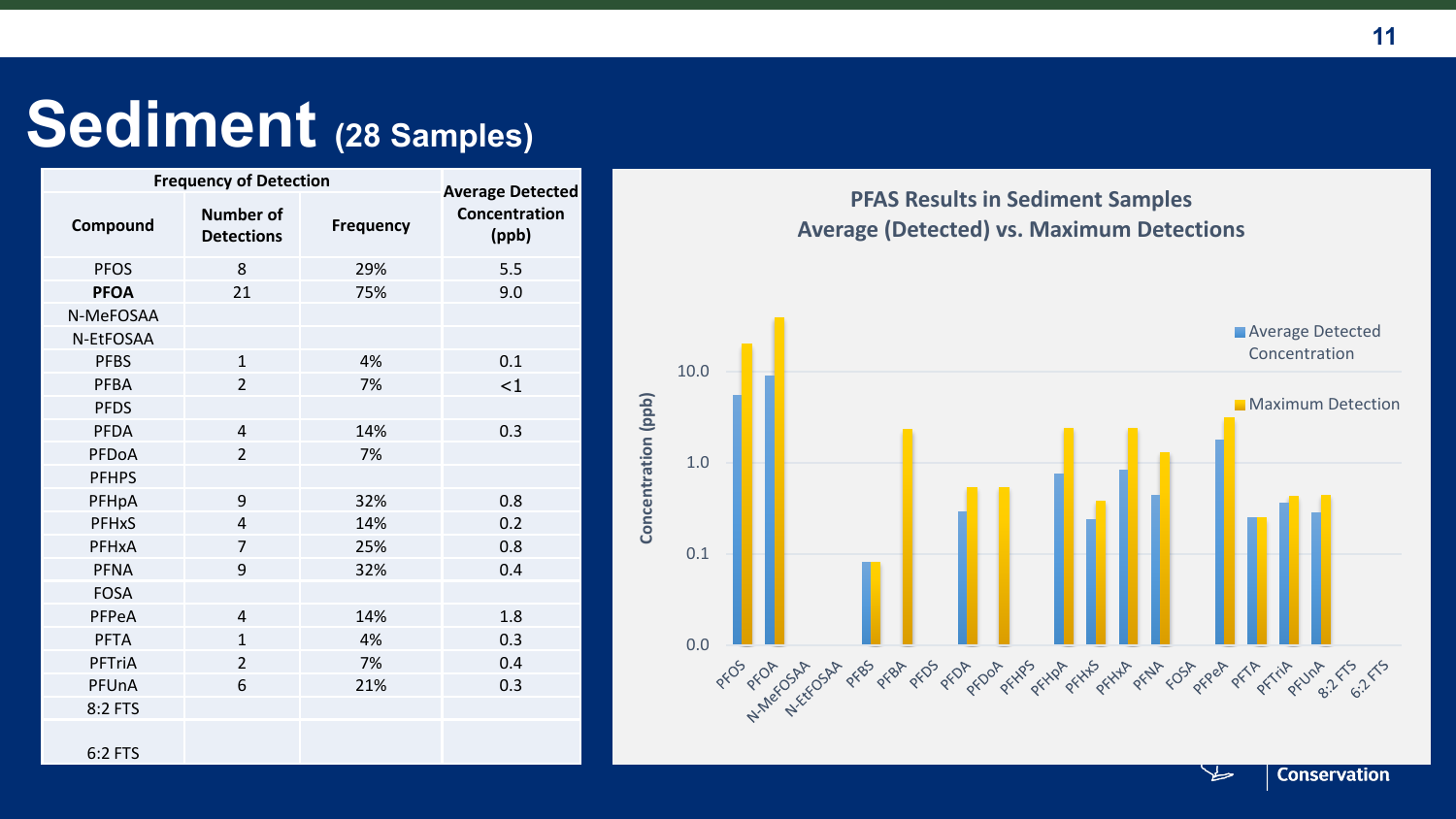### **Summary**  *Phase 1 Environmental Assessments*



**Department of**<br>**Environmental Conservation**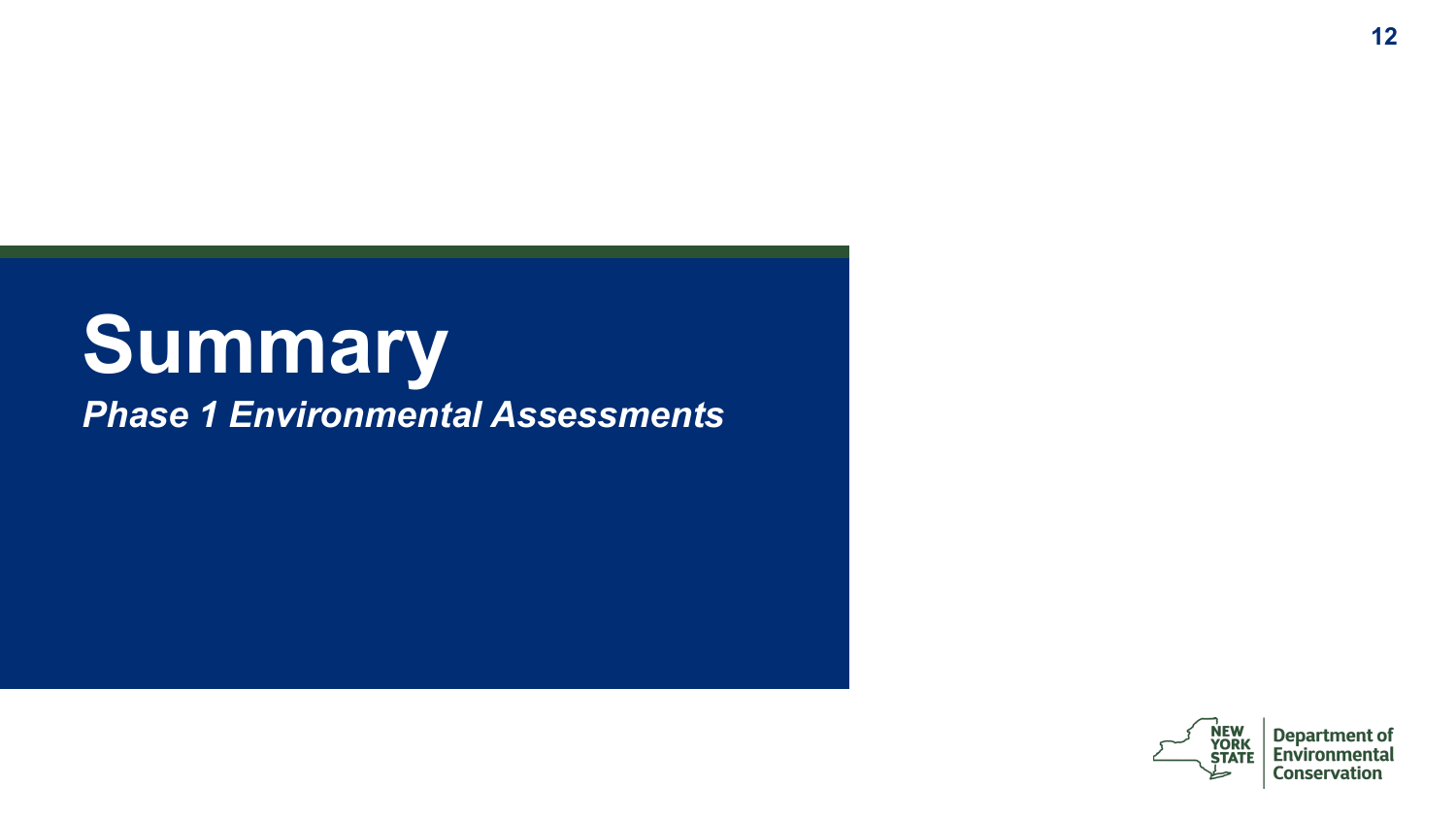### **Summary**

- **PFOA** was the most frequently detected compound
- Four PFAS were detected in  $\ge$ /= 20% of samples (all matrices) including:
	- **PFOS (8-chain)**
	- PFHpA (7-chain)
	- PFHxA (6-chain)
	- **PENA (9-chain)**
- PFBS (4-chain) detected in  $>$  75% of GW and SW samples
- PFUnA (11-chain) was detected in  $>$  20% of SO and SE samples

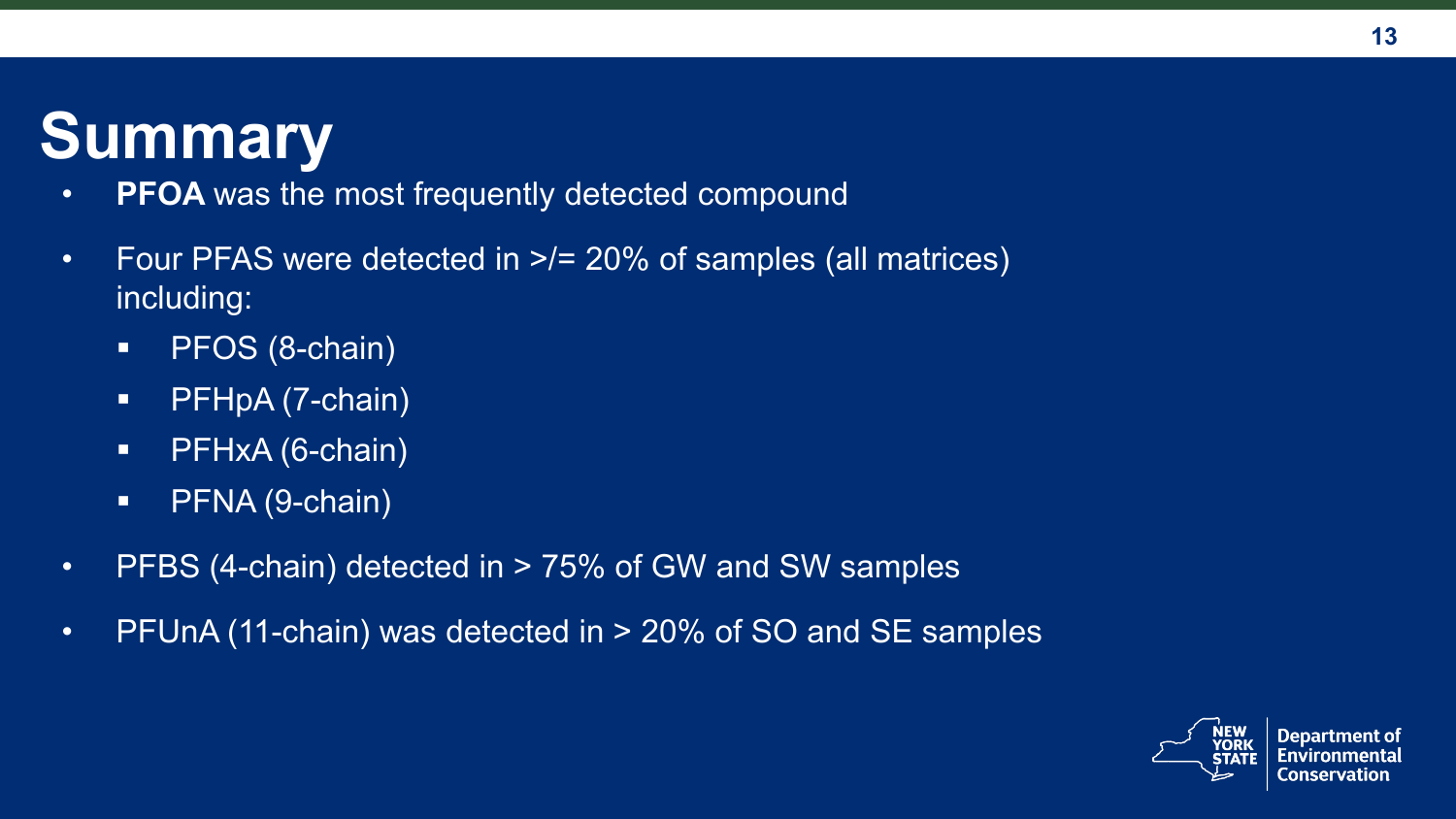## **Summary**

- Majority of elevated (*those exceeding the groundwater screening level of 10 ppt or those substantially aboveaverage detected concentration*) detections were concentrated to a few select areas and were not widespread
- Groundwater: Sample locations with **Total** PFAS concentration > 500 ppt were limited to 6 of the 40 areas that were investigated

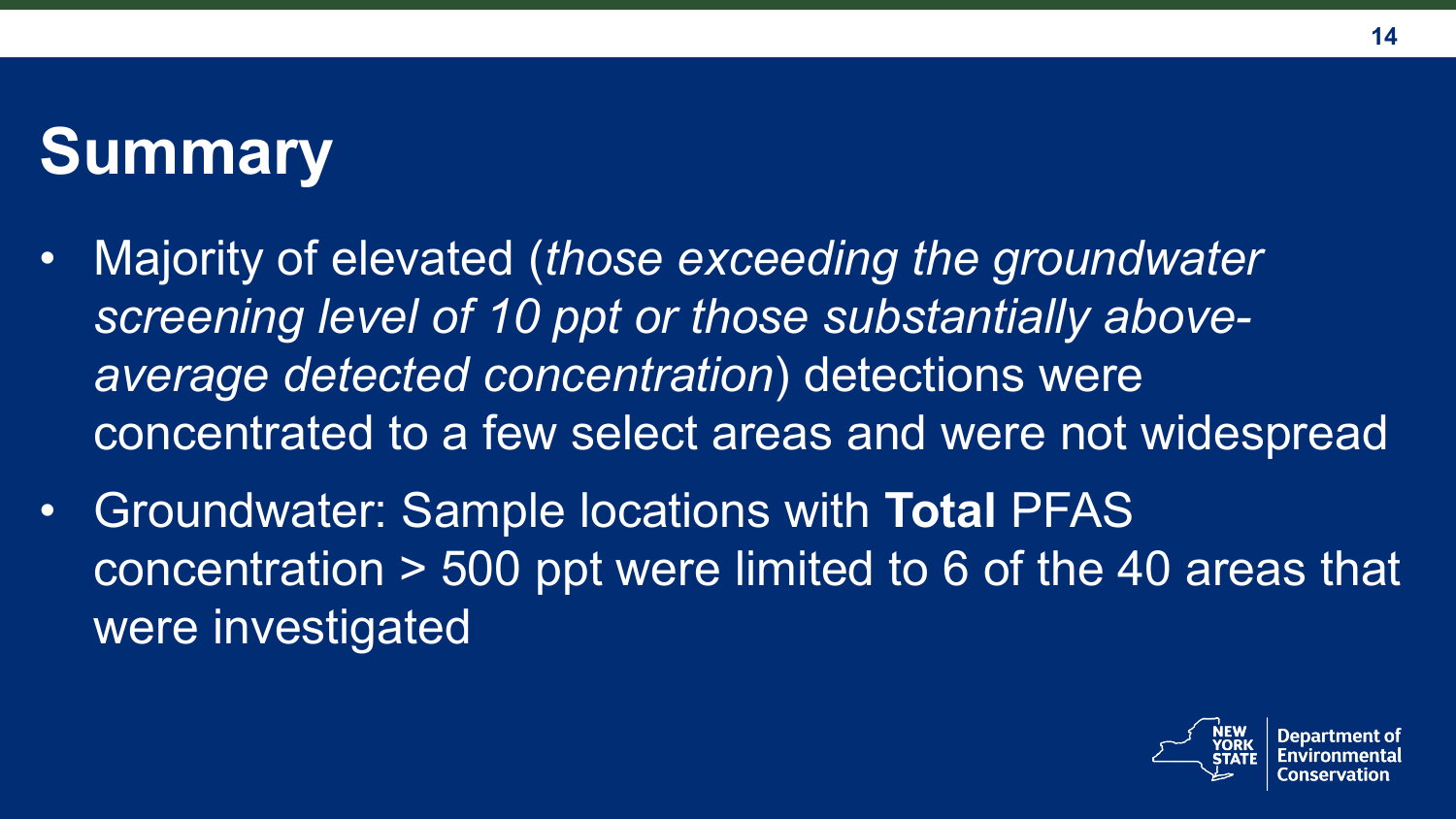### **Next Steps**

- Identified areas of concern that required further investigation
- A supplement environmental assessment was completed in Fall of 2019 which included:
	- Further investigation of 4 properties which were selected based on preliminary sample results from the preliminary EA
	- Stepped out from original sample locations with elevated concentrations to evaluate extent of contamination
	- Sampled additional media types
	- Evaluated types of PFAS detected in samples to determine nature of contamination and potential sourceDepartment of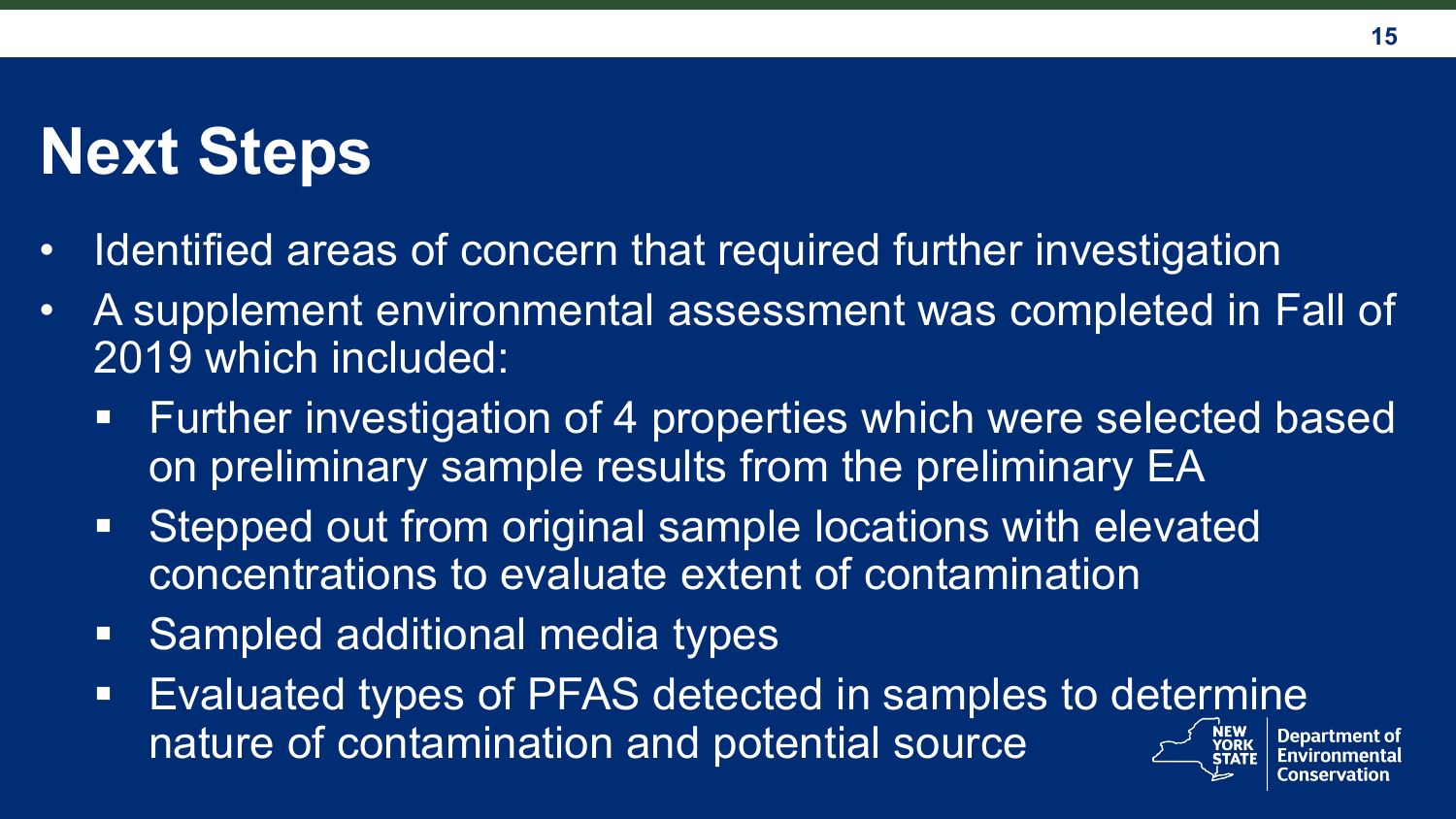# **Next Steps (cont'd)**

- Supplemental data to be evaluated upon validation by chemists
- Complete further investigations if necessary, to evaluate nature and extent of contamination within areas of concern
- Prepare a general report summarizing all collected data, based on this presentation